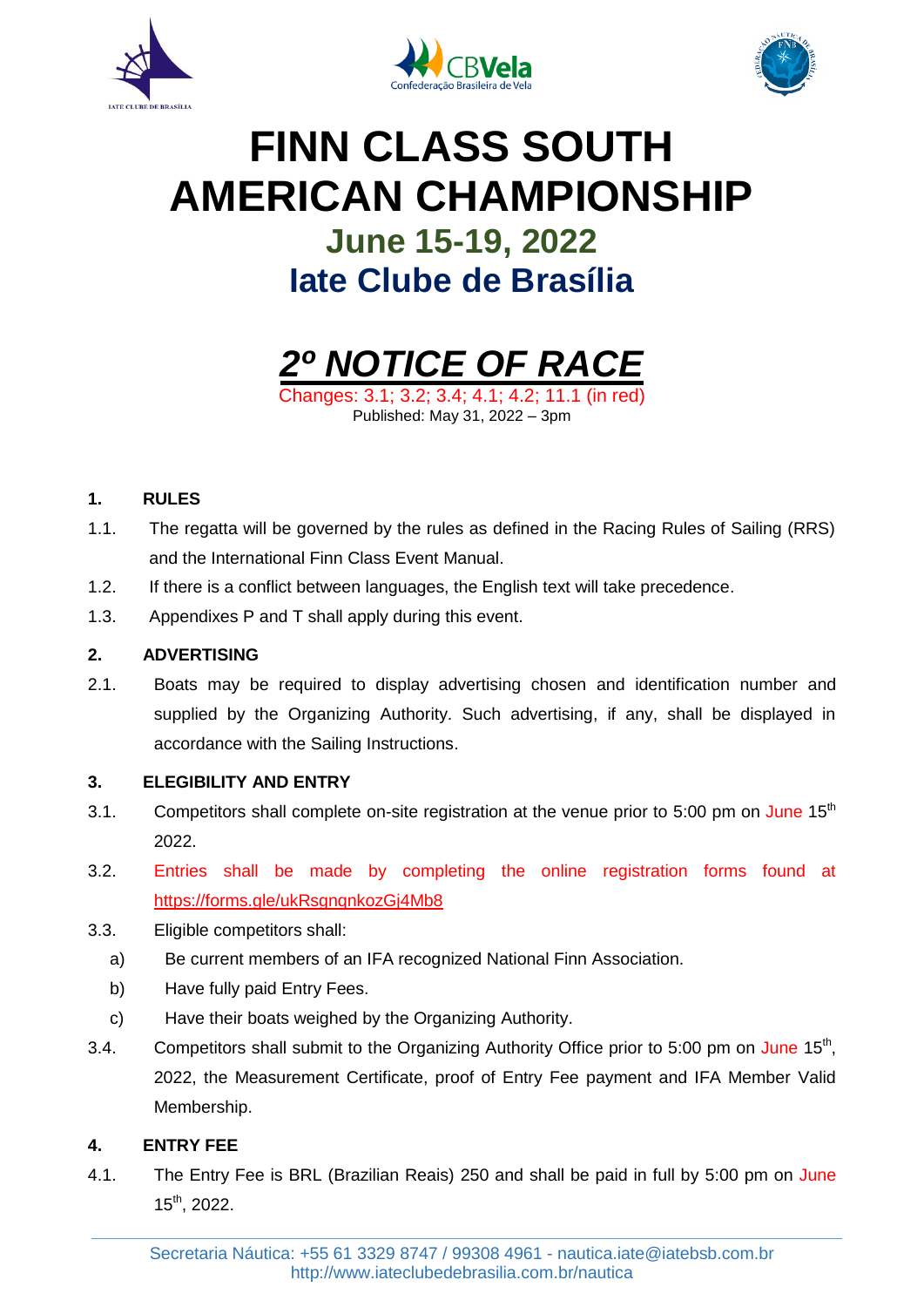





4.2. Payment shall be made through wire transfer to Iate Clube de Brasilia, Banco do Brasil, Agência 0452-9, Conta Corrente 220460-6, CNPJ 00.018.978/0001-80 or PIX (e-mail): [nautica.iate@iatebsb.com.br](mailto:nautica.iate@iatebsb.com.br)

## **5. EVENT SCHEDULE**

- 5.1. A ten-race series, without a medal race, is scheduled. There will be three races per day.
- 5.2. No warning signal will be made after  $4:00$  pm on June  $19<sup>th</sup>$ , 2022.
- 5.3. Schedule:

| <b>Date</b>                  | Time | <b>Event</b>                                     |
|------------------------------|------|--------------------------------------------------|
| Wed<br>June 15 <sup>th</sup> |      | 9:00am – 5:00pm   Registration and boat weighing |
|                              |      | 5:00pm   Entry submittal deadline                |
|                              |      | 7:00pm   Competitors Meeting                     |
|                              |      | 7:30pm   Welcome Meeting                         |
| Thursday<br>June 16th        |      | 9:30am   Racing (3 races scheduled)              |
| Friday<br>June 17th          |      | 9:30am   Racing (3 races scheduled)              |
| Saturday<br>June 18th        |      | 9:30am   Racing (3 races scheduled)              |
|                              |      | 7:00pm   Finn Class Annual Meeting               |
|                              |      | 8:00pm   Competitors Meeting                     |
| Sunday<br>June 19th          |      | 9:30am   Racing (1 race scheduled)               |
|                              |      | <b>TBA   Prize Giving Ceremony</b>               |

### **6. SAILING INSTRUCTIONS**

6.1. The Sailing Instructions (SI) will be available at the Organizing Authority Office on June 14th, 2022.

## **7. VENUE**

- 7.1. The Race will be held at Iate Clube de Brasília in Brasília, Brazil.
- 7.2. Racing will be held at the Raia Norte of Lake Paranoá in Brasília.

## **8. BOAT STORAGE**

8.1. The boats shall remain in Iate Clube de Brasília during the event.

## **9. COURSES**

9.1. Courses will be presented in the Sailing Instructions.

### **10. SCORING**

- 10.1. 3 (three) races shall be completed to constitute a valid Championship.
- 10.2. When fewer than five races have been completed, a boat's series score will be the total of her race scores.
- 10.3. When five or more races have been completed, a boat's score will be the total of her race scores excluding her worst score.

## **11. PRIZES**

Secretaria Náutica: +55 61 3329 8747 / 99308 4961 - nautica.iate@iatebsb.com.br http://www.iateclubedebrasilia.com.br/nautica 11.1. The Organizing Authority will provide prizes for: